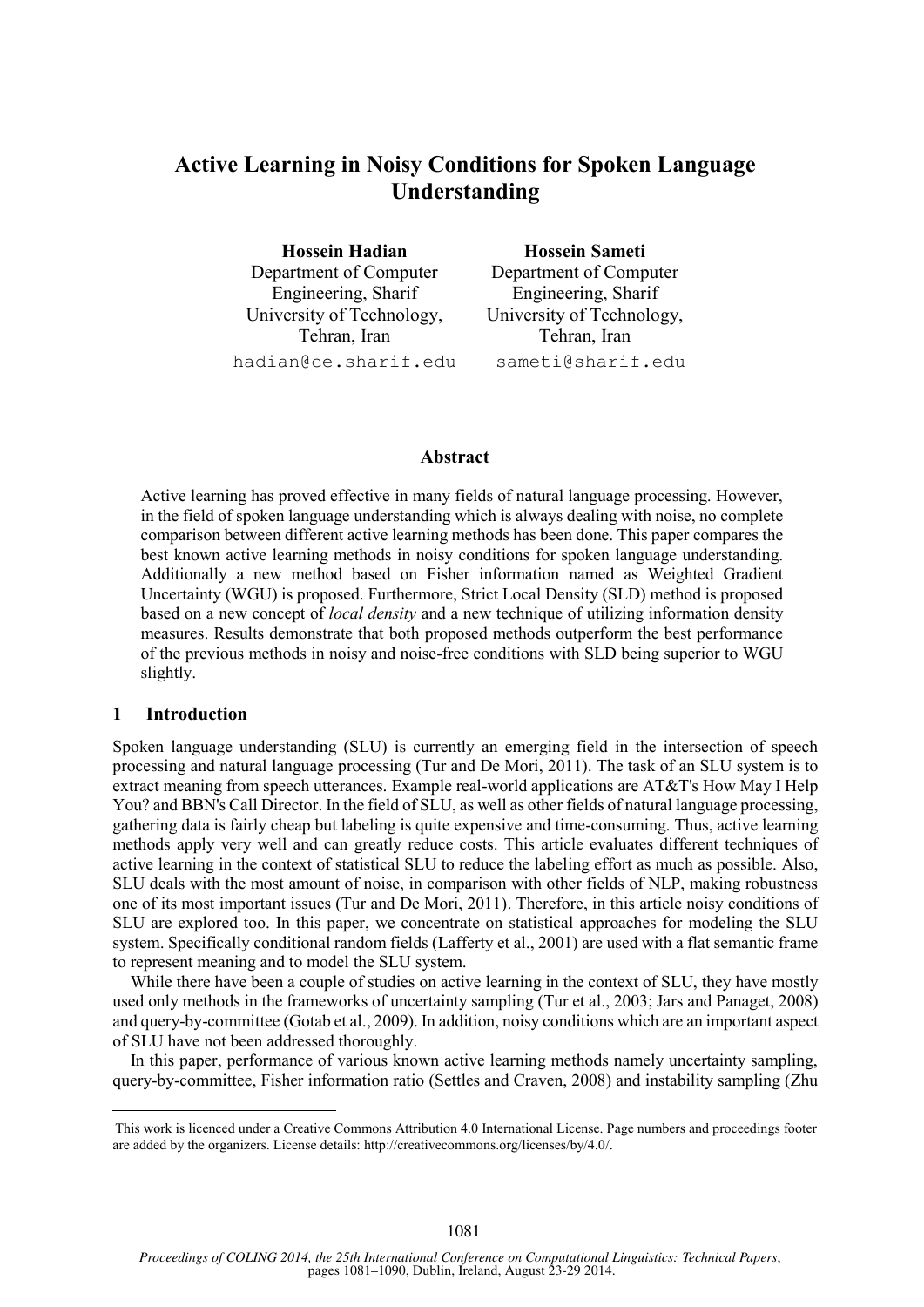and Ma, 2012) are examined and analyzed in noise-free and noisy conditions of SLU. Also a new method for measuring informativeness of instances based on the Fisher information framework is developed and evaluated along with other methods. Besides, to deal with noisy conditions, the new concept of *local density* and a new technique to utilize density measures are introduced and described.

The rest of this paper is organized as follows: Section 2 briefly describes CRFs, pool-based active learning framework, and selected active learning methods applicable to CRFs. Section 3 describes the first proposed method: Weighted Gradient Uncertainty. Section 4 introduces the local density concept, describes its motives and the proposed method of SLD is described. In Section 5, the noise model is described and experiments are performed in both noisy and noise-free conditions. Finally in Section 6 conclusions are derived.

#### **2 Active Learning and CRFs**

CRFs (Lafferty et al., 2001) are statistical graphical models which have demonstrated state-of-the-art accuracy in many fields as well as in SLU. A linear-chain CRF with parameter vector  $\vec{\theta}$ , defines the probability of  $\vec{y}$  being the true label sequence for observation sequence  $\vec{x}$  (with length T) as:

$$
P(\vec{y}|\vec{x};\vec{\theta}) = \frac{1}{Z_{\vec{\theta}}(\vec{x})} \cdot \exp\left(\sum_{j=1}^{T} \sum_{i=1}^{K} \theta_{i} f_{i}(y_{j-1}, y_{j}, \vec{x}, j)\right).
$$
(1)

 $Z_{\vec{\theta}}(\vec{x})$  is the normalization factor and ensures that sum of  $P(\vec{y}|\vec{x}; \vec{\theta})$  over all possible labelings equals 1. There are K feature functions  $f_k(y_{j-1}, y_j, \vec{x}, j)$  in a linear-chain CRF along with their weights  $\theta_k$ . Each feature  $f_k$ , is a function of the whole observation sequence, the position of current observation and the current and previous labels. Training is the process of finding the optimum weight vector  $\vec{\theta}$  to maximize the conditional log-likelihood of training instances in the labeled data set  $\mathcal{L}$ :

$$
\ell(\mathcal{L}; \vec{\theta}) = \sum_{(\vec{x}, \vec{y}) \in \mathcal{L}} \log P(\vec{y} | \vec{x}; \vec{\theta}) - \sum_{k=1}^{K} \frac{\theta_k^2}{\sigma^2}.
$$
 (2)

The second term is a regularization penalty to prevent over-fitting. After training, the labels can be predicted using the Viterbi algorithm.

```
Given: Labeled set \mathcal{L}, unlabeled pool \mathcal{U}, query
           startegy \phi(\cdot), query batch size \mathcal Brepeat
      // learn a model using the current ℒ
    \theta = train(L);for b = 1 to B do// query the most informative instance
           \mathbf{x}_b^* = \argmax \phi(\mathbf{x});
                      xεU
           // move the labeled query from U to L
           \mathcal{L} = \mathcal{L} \cup \langle \mathbf{x}_b^*, label(\mathbf{x}_b^*) \rangle;
           u = u - \mathbf{x}_b^*;
      end
until some stopping criterion;
```
Figure 1. Pool-based active learning (Settles and Craven, 2008).

The focus of this paper is on pool-based active learning in which a learner should select most informative instances for labeling from a pool of unlabeled ones. We adopt the same notation used by Settles and Craven (2008) for the generic pool-based algorithm, sketched in Figure 1. Query strategy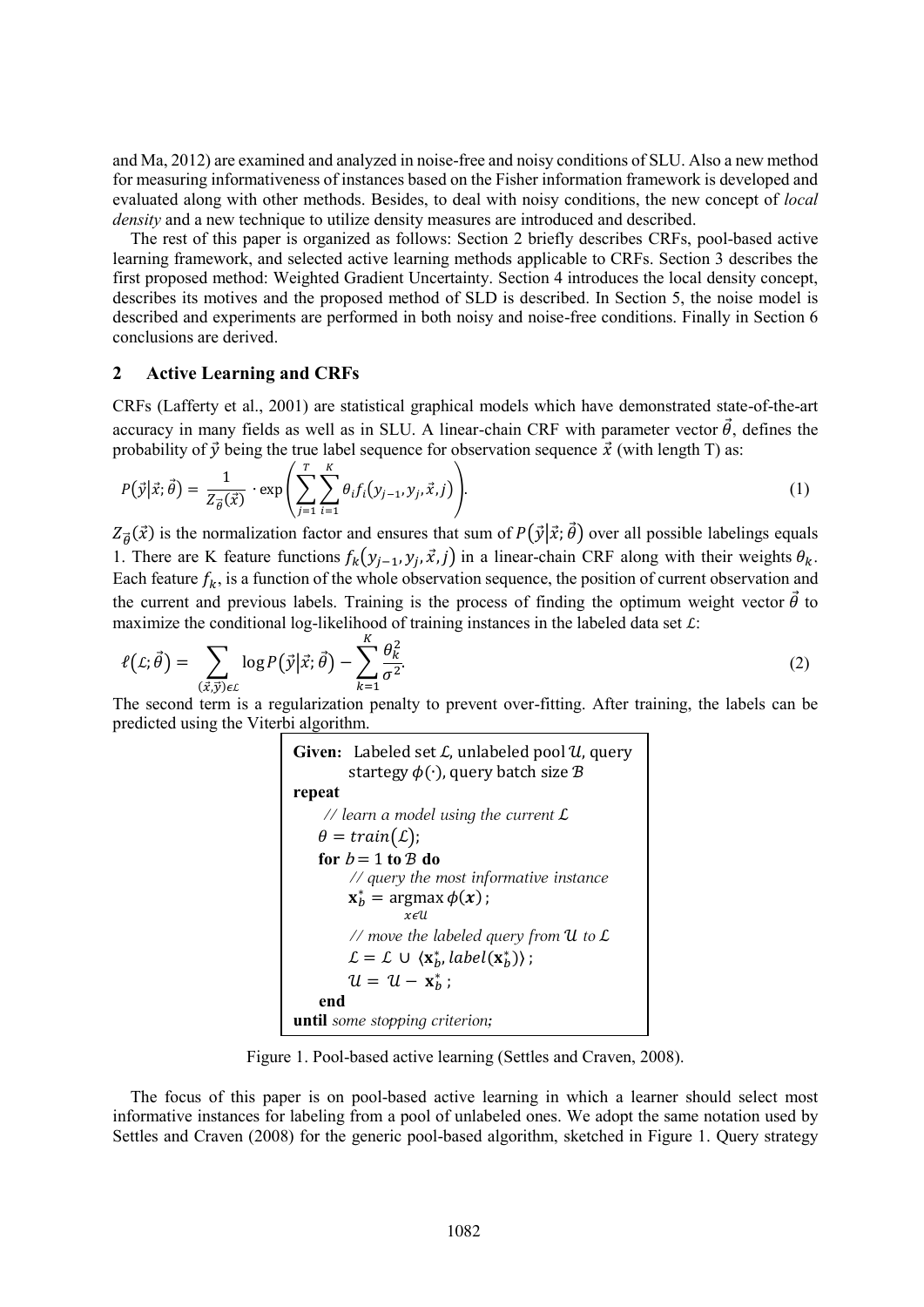$\phi(\cdot)$  is a function which evaluates how informative an unlabeled instance is. Most methods of active learning are a definition for this function. In the following subsections the best known active learning methods are briefly described.

### **2.1 Uncertainty Sampling**

In this very common framework the learner queries the instance that it is most uncertain how to label. Two methods in this framework proved effective according to Settles and Craven (2008) which are presented here. First is the **least confident (LC)** method:

 $\phi^{LC}(\vec{x}) = 1 - P(\vec{y}^*)$  $|\vec{x}; \theta)$ , (3) where  $\vec{y}^*$  is the most likely label sequence. Second query strategy is the **sequence entropy** (SE) method which measures informativeness of an instance based on entropy in different labelings:

 $\phi^{SE}(\vec{x}) = -\sum_{\vec{y} \in \mathcal{Y}} P(\vec{y} | \vec{x}; \theta) \log P(\vec{y} | \vec{x}; \theta),$ (4) where  $\gamma$  is the set of all possible labelings for  $\vec{x}$ .

## **2.2 Query-By-Committee**

Query-by-committee (QBC) is another well-studied and common framework for active learning. There are many approaches in this framework, but we use the approach suggested by Settles and Craven (2008) which has performed best with CRFs: in each round of active learning, L is sampled  $|\mathcal{L}|$  times (with replacement) to create a unique modified labeled set  $\mathcal{L}^{(c)}$ . This is done C times to create C unique labeled sets. Then a committee of C models is trained: Each model  $\theta^{(c)}$  is trained using its corresponding labeled set  $\mathcal{L}^{(c)}$ . Then the disagreement among the committee members about labeling an instance is measured as its informativeness:

$$
\phi^{QBC}(\vec{x}) = -\sum_{\vec{y} \in \mathcal{N}^C} P(\vec{y}|\vec{x}; C) \log P(\vec{y}|\vec{x}; C). \tag{5}
$$

In this equation,  $\mathcal{N}^c$  is the union of N-best labelings of all models in the committee, and  $P(\vec{y}|\vec{x}; C)$  = 1  $\frac{1}{C}\sum_{c=1}^{C} P(\vec{y}|\vec{x}; \theta)$  is the consensus posterior probability for some label sequence  $\vec{y}$ .

## **2.3 Representativeness**

It is suggested that considering representativeness of instances can reduce the chance of selecting outliers in the process of active learning (Roy and McCallum, 2001). Representativeness can be measured by density of each instance, defined as the average similarity of an instance to other instances. Because the computation of density can be quite time-consuming in large-scale data sets, it is suggested to compute density in clusters (Tang et al., 2002; Shen et al., 2004) or in a k-Nearest-Neighbor manner (Zhu et al., 2008). Representativeness is applied by multiplying density to any arbitrary uncertainty measure to prevent outliers. Settles and Craven (2008) define a query strategy based on density:

$$
\phi^{ID}(\vec{x}) = \phi^{LC}(\vec{x}) \times [ID(\vec{x})]^{\beta},
$$
  
\n
$$
ID(\vec{x}) = \frac{1}{U} \sum_{u=1}^{U} Sim(\vec{x}, \vec{x}^{(u)}).
$$
\n(7)

Parameter  $\beta$  controls the relative effect of density  $ID(\vec{x})$ . This density uses a similarity measure  $Sim(\cdot, \cdot)$ ) to compute the average similarity of an instance with all other unlabeled instances. The similarity measure used by Settles and Craven (2008) is a cosine similarity between two instances after being transformed to a vector of fixed length using this relation:

$$
\vec{x} = \left[\sum_{t=1}^{T} f_1(x_t), \dots, \sum_{t=1}^{T} f_j(x_t)\right],
$$
\nwhere  $f_j(x_t)$  is the value of feature  $f_j$  for token  $x_t$ , and J is the number of features in input

representation. These features can be generated using CRF feature templates. Please refer to Settles and Craven (2008) for more details.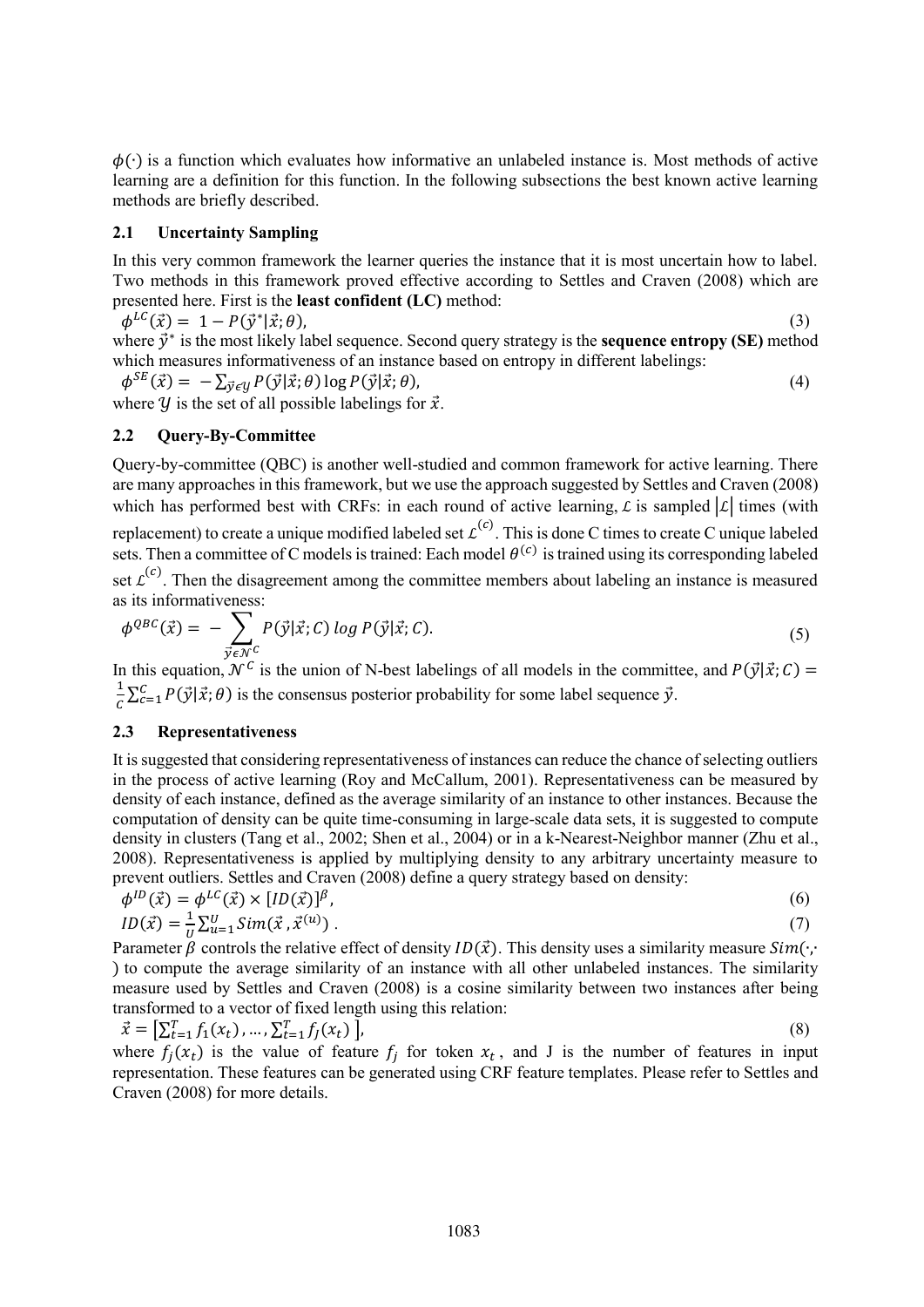#### **2.4 Fisher Information**

We also evaluate the FIR (Fisher Information Ratio) method proposed by Settles and Craven (2008). Two vectors based on Fisher information are defined:

$$
\mathcal{I}_{\vec{x}}(\theta) = \sum_{\hat{y} \in \mathcal{N}} P(\hat{y} | \vec{x}; \theta) \left[ \left( \frac{\partial \log P(\hat{y} | \vec{x}; \theta)}{\partial \theta_1} \right)^2 + \delta, \dots, \left( \frac{\partial \log P(\hat{y} | \vec{x}; \theta)}{\partial \theta_K} \right)^2 + \delta \right],
$$
\n(9)\n
$$
\mathcal{I}_{\mathcal{U}}(\theta) = \frac{1}{|\mathcal{U}|} \sum_{u=1}^{|\mathcal{U}|} \mathcal{I}_{\vec{x}}(u(\theta), \tag{9}
$$

where 
$$
\mathcal{I}_{\vec{x}}(\theta)
$$
 and  $\mathcal{I}_{\mathcal{U}}(\theta)$  are the Fisher information matrices for sequence  $\vec{x}$  and unlabeled pool  $\mathcal{U}$  respectively. These matrices are estimated using their diagonal due to performance issues. Also K is the total number of CRF features,  $\mathcal{N}$  is the set of N-best label sequences for input  $\vec{x}$  and constant  $\delta \ll 1$  is added to prevent division by zero. Finally, FIR measures the informativeness of instances using:

$$
\phi^{FIR}(\vec{x}) = -trace(\mathcal{I}_x(\theta)^{-1}\mathcal{I}_u(\theta)).
$$
\n(11)

#### **2.5 Instability Sampling**

(Zhu and Ma, 2012) suggest selecting instances which are most unstable. They propose two new methods to select most unstable instances based on recent active learning cycles: label-insensitive instability sampling (LIIS) and label-sensitive instability sampling (LSIS). Given an unlabeled instance  $\vec{x}$  at i<sup>th</sup> learning cycle, its instability value in LIIS is estimated by:

$$
\phi^{LHS}(\vec{x}) = \phi_i^{SE}(\vec{x}) + \sum_{i-l < k \le i} \left( \phi_k^{SE}(\vec{x}) - \phi_{k-1}^{SE}(\vec{x}) \right),\tag{12}
$$

where  $\phi_i^{SE}(\vec{x})$  is  $\phi^{SE}(\vec{x})$  at i<sup>th</sup> learning cycle and *l* is the number of cycles considered for instability estimation. Likewise, the instability value of  $\vec{x}$  in LSIS is estimated by:

$$
\phi^{LSIS}(\vec{x}) = \phi_i^{SE}(\vec{x}) + \sum_{i-l < k \le i} \delta(\vec{y}^{(k)}, \vec{y}^{(k-1)}) \left( \phi_k^{SE}(\vec{x}) - \phi_{k-1}^{SE}(\vec{x}) \right),\tag{13}
$$

where  $\delta(\vec{y}^{(k)}, \vec{y}^{(k-1)})$  is 0 if the predicted label sequences  $\vec{y}^{(k)}$  and  $\vec{y}^{(k-1)}$  are the same and 1 otherwise. It's worthwhile to point that none of the instability sampling methods have been evaluated in the context of sequence labeling and they have only been evaluated in the context of classification.

#### **3 The First Proposed Method: Weighted Gradient Uncertainty (WGU)**

The new method to be introduced in this article is an improvement over the FIR method (subsection 2.4). According to evaluations by Settles and Craven (2008), the FIR method didn't perform well in practice despite its sound theory. In this section, first we investigate the essence of each component of  $\mathcal{I}_{\vec{x}}(\theta)$ :

$$
\mathcal{I}_{\vec{x}}(\theta)_k = \sum_{\hat{y} \in \mathcal{N}} P(\hat{y}|\vec{x};\theta) \left(\frac{\partial \log P(\hat{y}|\vec{x};\theta)}{\partial \theta_k}\right)^2.
$$
 (14)

According to this relation, the k<sup>th</sup> component of Fisher vector  $\mathcal{I}_{\vec{x}}(\theta)$  is the weighted sum of squared gradients of log-probabilities for the N best labelings for instance  $\vec{x}$  in  $k^{\text{th}}$  dimension of CRF features. It can be seen intuitively that each component of the Fisher vector increases when there is a kind of entropy between the N-best probabilities. That's because when for example the best label sequence has probability 1 then its gradient will be zero in all dimensions (complete fit) and hence all the components will be zero. On the other hand, if N best label sequences have equal probabilities, none of them will have a zero gradient since none is a complete fit and  $\mathcal{I}_{\vec{x}}(\theta)$  will be maximized.

To show this fact more rigidly, assume the N best label sequences as  $\mathcal{N} = \{ \vec{y}^{(1)}, \vec{y}^{(2)}, ..., \vec{y}^{(N)} \}$ , and also for simplicity, define:  $P_n = P(\vec{y}^{(n)} | \vec{x}; \theta)$  . Then we will have:

$$
log P_n = \sum_{j=1}^T \sum_{i=1}^K \theta_i f_i \left( y_{j-1}^{(n)}, y_j^{(n)}, \vec{x}, j \right) - log Z_{\vec{\theta}}(\vec{x}), \tag{15}
$$

and so, its partial derivative in  $k<sup>th</sup>$  dimension will be (assuming  $N$  contains all possible label sequences):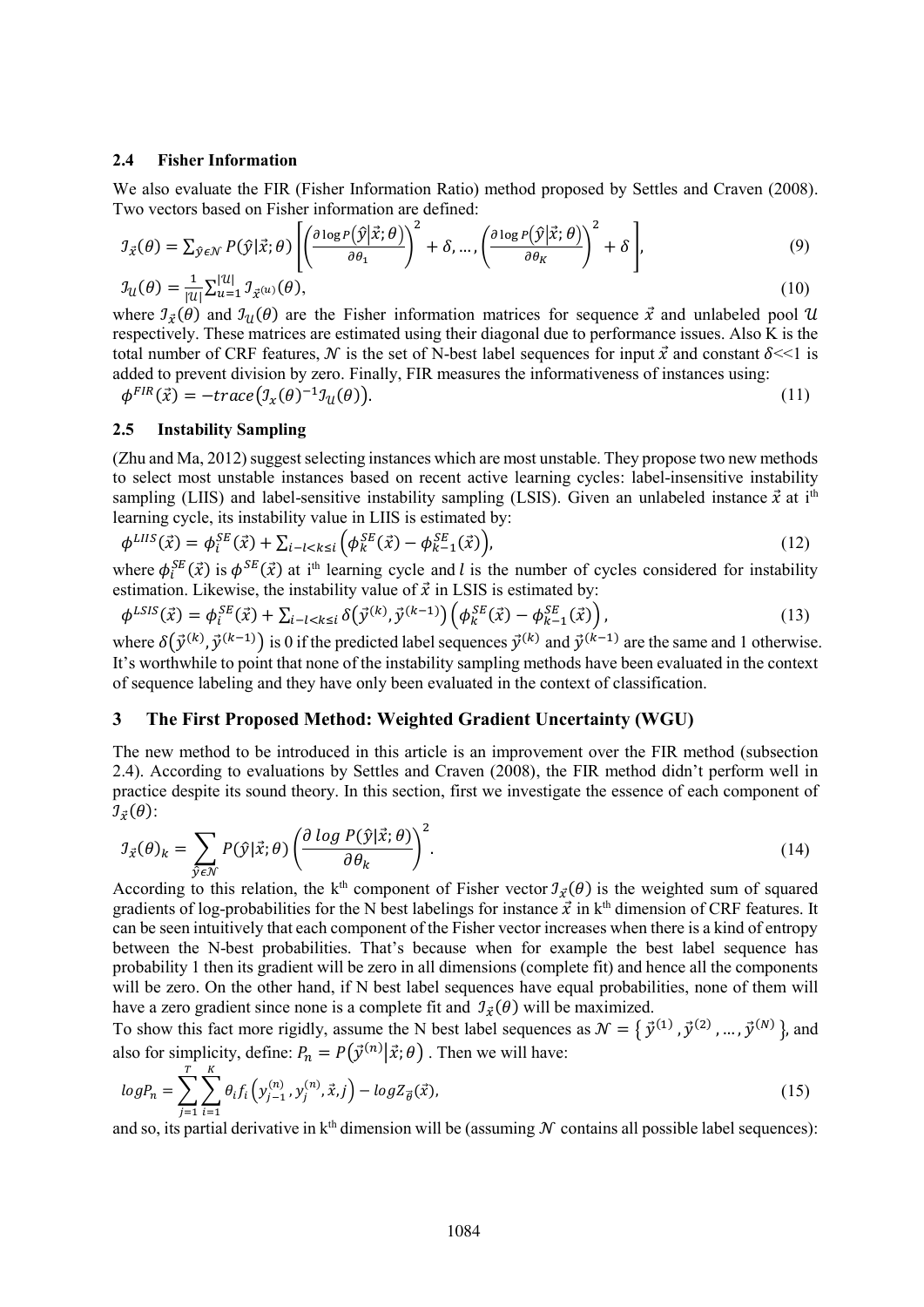$$
\frac{\partial \log P_n}{\partial \theta_k} = \sum_{j=1}^T f_k \left( y_{j-1}^{(n)}, y_j^{(n)}, \vec{x}, j \right) - \frac{1}{Z_{\vec{\theta}}(\vec{x})} \frac{\partial Z_{\vec{\theta}}(\vec{x})}{\partial \theta_k} = F_n^{(k)} - \sum_{m=1}^N P_m F_m^{(k)}, \tag{16}
$$

where  $F_n^{(k)}$  is the result of applying feature function  $f_k$  (from CRF model) on n<sup>th</sup> best label sequence. Now using (16) we can rewrite (14) as:

$$
\mathcal{I}_{\vec{x}}(\theta)_k = \sum_{n=1}^N P_n \left( F_n^{(k)} - \sum_{m=1}^N P_m F_m^{(k)} \right)^2.
$$
\n[a) The integral is the value of the above relation and proved it to be a small.

To fully understand each component, we further factorized the above relation and proved it to be equal to (the proof is omitted here for brevity):

$$
\mathcal{I}_{\vec{x}}(\theta)_k = \sum_{i=1}^N \sum_{j=i+1}^N P_i P_j \left( F_i^{(k)} - F_j^{(k)} \right)^2.
$$
\n(18)

This relation explains the meaning of components of the Fisher vector completely. Each component is a summation over N best label sequences. The expression under summation consists of two parts:  $P_i P_i$ and  $(F_i^{(k)} - F_j^{(k)})^2$ . It can be shown using Lagrange multipliers that the first part is maximized (independently) when  $P_i = \frac{1}{N}$  $\frac{1}{N}$ ,  $\forall i$ ; which means this part is maximized when maximum entropy between N best probabilities occurs. The second part is the squared difference of k<sup>th</sup> feature function applied to two label sequences. So this part is maximized when the dissimilarities between every two label sequences in N-best list are maximum, which in turn means the model has maximum uncertainty in choosing the N-best label sequences for the input. Notice that in this interpretation we have assumed the two parts to be independent while they are not actually. However since the number of features of CRF (i.e. K) is too large, the dependency is negligible and can be ignored. So we conclude that each component of the Fisher vector  $\mathcal{I}_{\vec{x}}(\theta)$  is a measure of uncertainty of the model about the sequence  $\vec{x}$  in the corresponding dimension. Accordingly, each component of the total Fisher information vector  $\mathcal{I}_{\mathcal{U}}(\theta)$ is the average uncertainty of the model in the corresponding dimension.

Knowing the precise identity of Fisher vector  $\mathcal{I}_{\vec{x}}(\theta)$ , we propose a natural measure which we call Weighted Gradient Uncertainty (WGU) based on the facts explained in the previous paragraph:

$$
\phi^{WGU}(\vec{x}) = \sqrt{\sum_{j} \mathcal{I}_{\mathcal{U}}(\theta)_{j} (\mathcal{I}_{\vec{x}}(\theta))_{j}})^{2}.
$$
\n(19)

This measure is the weighted norm of  $\mathcal{I}_{\vec{x}}(\theta)$  with the total Fisher information vector  $\mathcal{I}_{\vec{u}}(\theta)$  as the weight vector. This query strategy favors instances with high uncertainty in each dimension of CRF feature space, especially the dimensions where the average uncertainty is higher. In other terms, the WGU measure maximizes the components of the Fisher vector, while the FIR method minimizes the inversed components of the Fisher vector; and since many components of the Fisher vector are zero or near-zero, their inversed values are very large and block out the other larger components (with very small inverse values) leading to a measure which effectively just counts the number of zero components and chooses the instance with the maximum number of zero components.

#### **4 Using Local Density for Noisy Conditions**

l

As described in Introduction, a great issue in SLU systems is the presence of noise in utterances. To address this problem, all the  $ATIS<sup>1</sup>$  instances were converted to vectors according to  $(8)$  and were reduced to 2 dimensions using Principle Component Analysis (PCA). Then the global density  $ID(\vec{x})$  for

<sup>&</sup>lt;sup>1</sup> ATIS is the dataset used in this article for evaluation; please read subsection 5.1.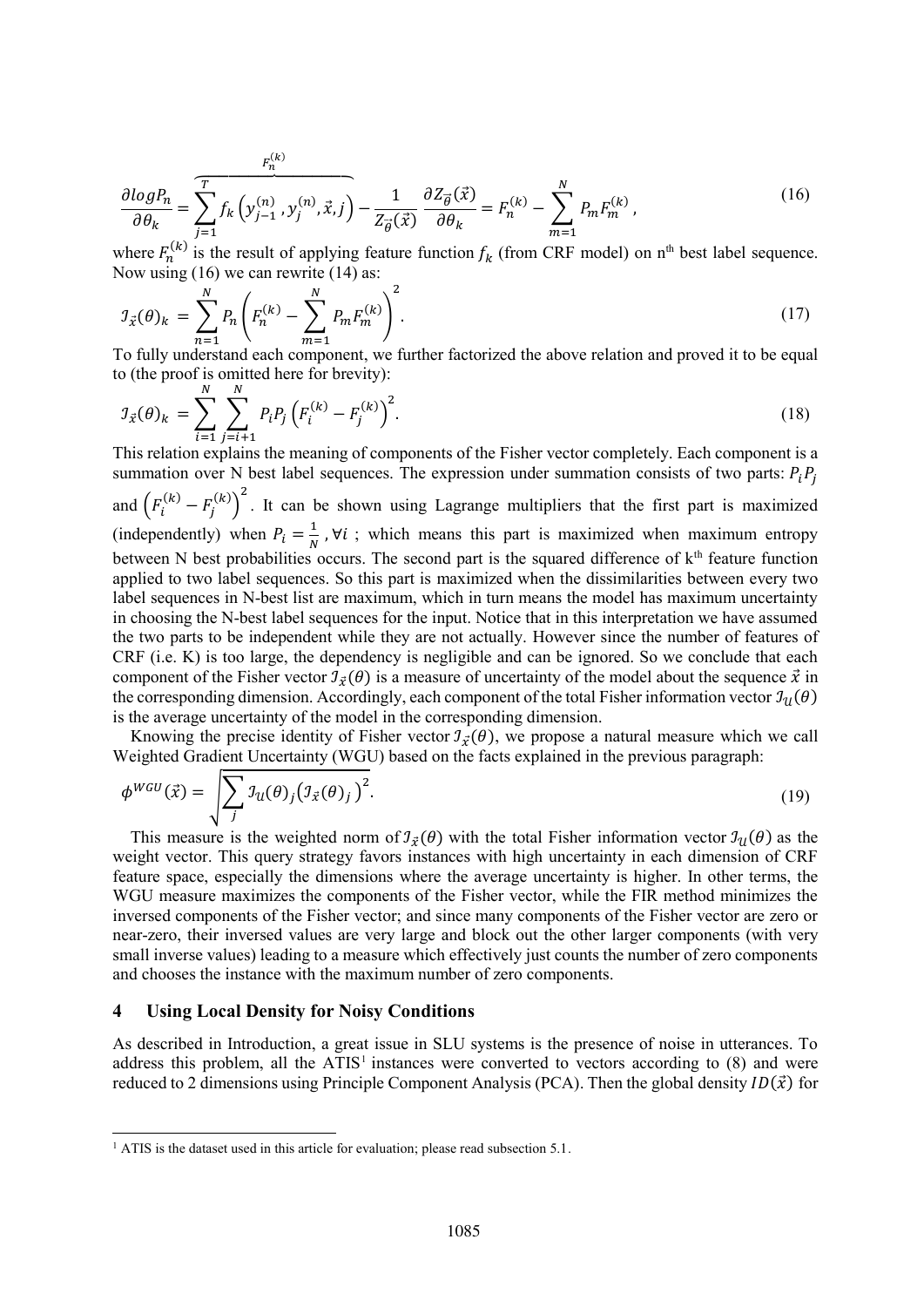each instance was computed using (7). Figure 2 shows the plot of all instances with darker points indicating instances with higher densities and lighter points showing the ones with lower densities.

As seen in Figure 2(a), the center of the distribution in terms of density is the darkest part. Also, the distribution of instances is not uniform at all, and excluding any part of the distribution especially parts further from the density center can lead to great decrease in performance of the model. The query strategy  $\phi^{ID}$  (6) uses this density to reduce the chance of querying outliers. However, outliers as well as many other instances which are far from the density center are almost deprived of the chance of being selected. To address this problem and yet avoid outliers we choose to compute information density for each instance locally, i.e. using k nearest instances and not all instances. Thus, we define the local information density measure as follows:

$$
LD(\vec{x}, k) = \frac{1}{k} \sum_{\vec{x}' \in \Gamma_k(\vec{x})} \text{Sim}(\vec{x}, \vec{x}').
$$
 (20)

In which,  $\Gamma_k(\vec{x})$  is the set of k most similar instances to  $\vec{x}$ , and k is the degree of locality.





The same procedure to plot Figure 2(a) is repeated again but with  $LD(\vec{x}, k)$  computed as the density of each instance and the result is shown in Figure 2(b). The degree of locality is set to  $k=5$ . As seen in this plot, outliers are still completely grey which means they are avoided. Also, any small neighborhood with sufficient density is biased to black, which means the instances in the center of that neighborhood have almost the same chance of being queried as the instances in the center of global density  $(ID)$  in Figure 2(a).

Another advantage of local density is that it avoids noisy instances. Noisy instances in the SLU context are the utterances in which one or more words are erroneous due to ASR or user errors. Because of such errors, noisy instances take a small distance from their similar instances and reside alone in small neighborhoods.

Based on the LD measure (20), two active learning methods are considered: the first method applies local density measure to query strategy by multiplication (same as  $\phi^{ID}$ ):

 $\phi^{LD}(\vec{x}) = \phi^{LC}(\vec{x}) \times [LD(\vec{x}, k)]$  $\beta$ . (21)

The second method which is proposed in this paper, strictly applies the local density measure by first filtering out instances with local densities lower than a threshold T, and then queries the most informative instance according to a certain query strategy (here we use  $\phi^{LC}$ ). This method is called Strict LD (SLD). We believe that this method of utilizing density measures is more effective than the traditional method (i.e. multiplying density measure by uncertainty measure (6)), since it does not affect all instances but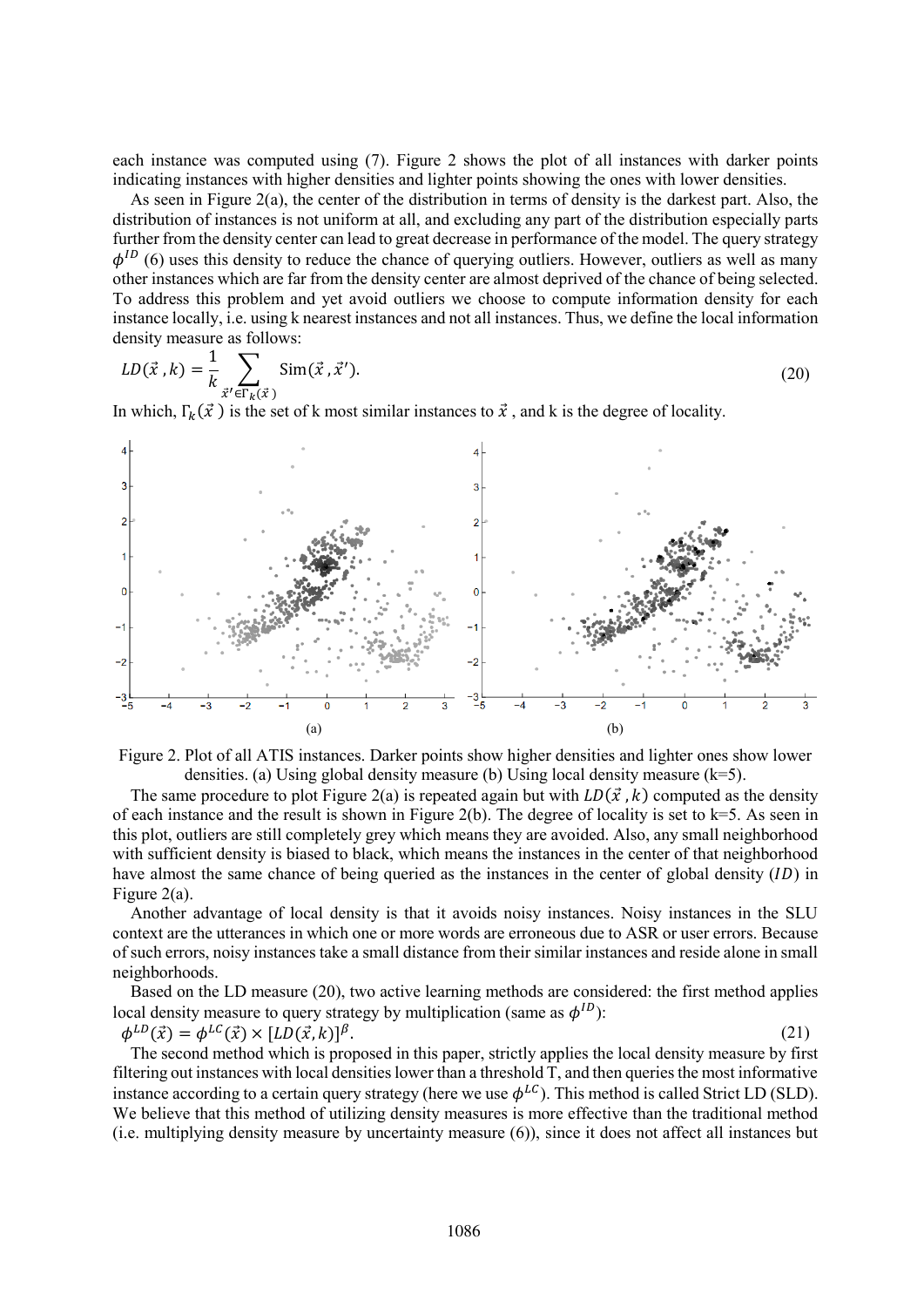only very low-density ones. The threshold T is assumed to be in the form of  $\alpha * \overline{LD}$ , where  $\overline{LD}$  is the average of local density over all unlabeled instances, and parameter  $\alpha$  sets the intensity of filtering.

It is necessary to note that the k-Nearest-Neighbor density measure (Zhu et al., 2008) is identical to local density in definition but the motivation is different and in this article we look at the k-nearestneighbor density from a completely different perspective: to avoid a shortcoming in the global density which is ignoring great parts of the input distribution and also to detect noisy instances.

## **5 Experiments**

Experiments are all performed on the  $ATIS<sup>1</sup>$  data set (Hemphil et. al, 1990), both in noise-free and noisy conditions. In this section, the noise model used to generate noise is briefly described and then the evaluations are presented.

#### **5.1 ATIS and Noise Model**

ATIS is a relatively simple corpus which contains air travel information data. This corpus is the most commonly used data set for SLU research (Tur et. al, 2010). The data set contains questions (utterances) about flight, airport, and airline information. We specifically use the class-A (context independent) utterances from ATIS-3 corpus (Dahl et. al, 2004). These utterances are not semantically labelled, instead for each utterance there is an SQL command which queries the answer to the utterance from database. Thus a flat sematic representation was designed and semantic label sequences were generated semi-automatically from the SQL queries (as explained by He and Young (2006)). The flat semantic representation is listed in Table 1(a). A flat semantic representation is in fact a set of attributes (semantic labels) which are used to label an input utterance. Table 1(c) shows a typical utterance with sematic labels; note that IOB labeling scheme is used. Totally there are 1630 class-A instances (test + train) in ATIS-3 which are used in the experiments.

|               | Attribute |              | Description | Attribute    |          | Description     |    | Origin        | Pair                              |        |         |
|---------------|-----------|--------------|-------------|--------------|----------|-----------------|----|---------------|-----------------------------------|--------|---------|
| <b>DCity</b>  |           | depart. city |             | ACity        |          | arrival city    |    | <b>ASR</b>    | via $\rightarrow$ fly at          |        |         |
| SCity         |           | stop city    |             | DAir         |          | depart. airport |    | Human         | to Chicago $\rightarrow$ chica to |        |         |
| <b>DD</b> ate |           | depart. date |             | ADate        |          | arrival date    |    |               | Chicago                           |        |         |
|               | RDate     |              | return date | AAir         |          | arrival airport |    | <b>ASR</b>    | phoenix $\rightarrow$ t x         |        |         |
| (a)<br>(b)    |           |              |             |              |          |                 |    |               |                                   |        |         |
| Show          | flights   |              | from        | Denver       | to       | Washington      | on | Sunday        | arriving                          | before | noon    |
| $\Omega$      | O         |              | $\Omega$    | <b>DCity</b> | $\Omega$ | <b>ACity</b>    | O  | <b>DD</b> ate | $\Omega$                          | ADate- | ADate-I |
|               |           |              |             |              |          |                 |    |               |                                   |        |         |
| (c)           |           |              |             |              |          |                 |    |               |                                   |        |         |

Table 1: (a) The flat semantic representation used to label utterances in the data set. (b) Some example pairs in noise model. Each pair is extracted from actual errors in ATIS-3 utterances. (c) A typical example from ATIS utterances.

Utterances in ATIS are de-noised by wizards<sup>2</sup>. There are two origins of noise: human (end-user) errors and ASR recognition errors. We design a simple noise-model based on actual errors and regenerate human and ASR errors. In ATIS-3, human errors are marked in SRO files and ASR errors are in N-best lists in log files. The noise model is a list of pairs of the form [correct-expression]  $\rightarrow$  [erroneousexpression] which are applied to ATIS instances to add arbitrary percentage of noise. A few example pairs in the noise model are listed in Table 1(b). Each pair is extracted from an actual error; for example  $[phonix] \rightarrow [tx]$  is a result of an ASR error in ATIS-3 logs where "phoenix" in "Show me flights from phoenix …" was recognized as "t x" mistakenly. Obviously this pair is only applicable to an utterance which contains the word "phoenix".

l

<sup>&</sup>lt;sup>1</sup> Air Travel Information System

<sup>&</sup>lt;sup>2</sup> A wizard is a human expert who transcribes utterances or answers them (Hemphil et. al, 1990).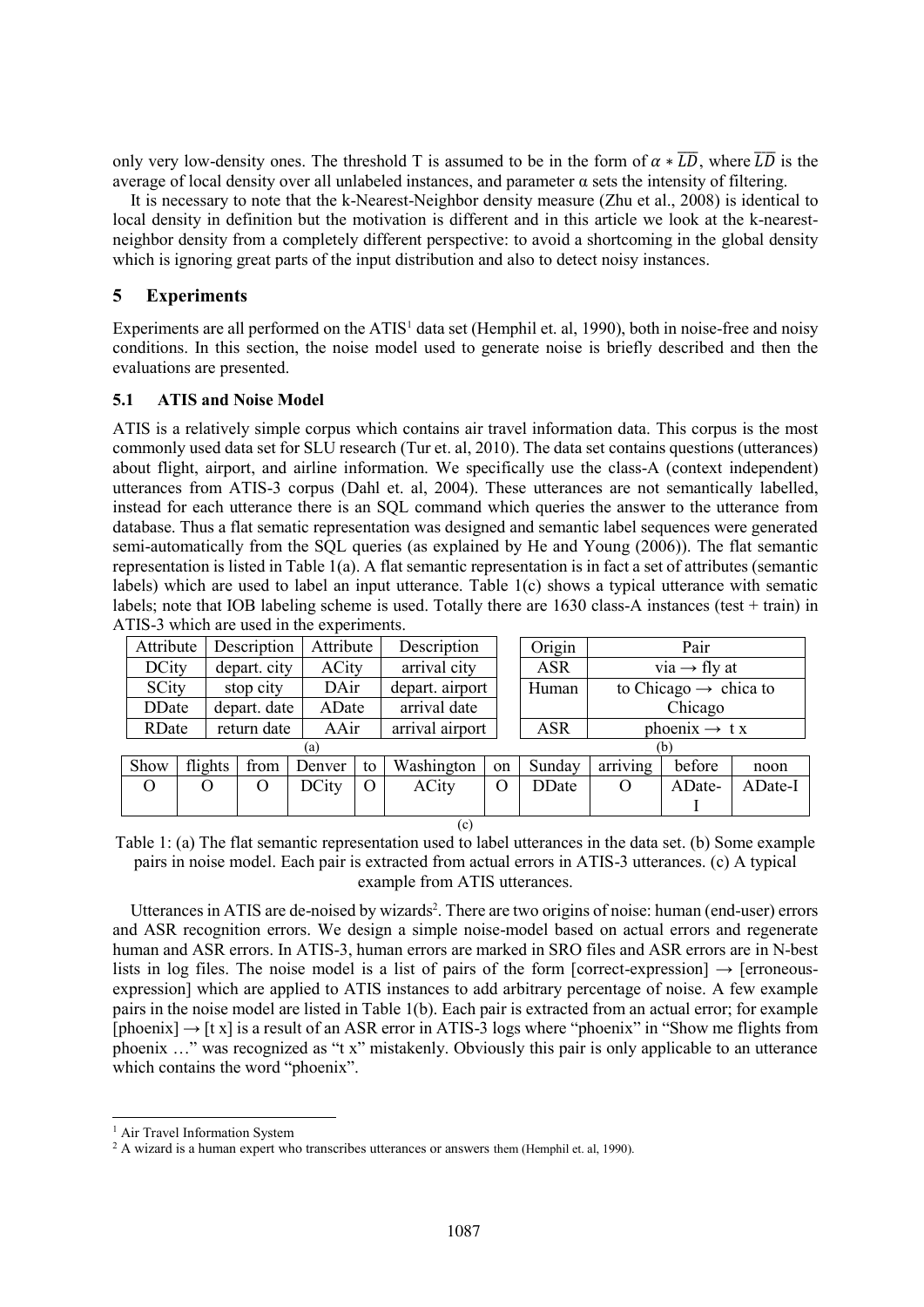#### **5.2 Parameter Settings**

Using the noise model described, 3 levels of noise were generated: 7% of instances in level 1, 15% in level 2, and 25% in level 3 are noisy. In noisy conditions, when a noisy instance is selected by an active learning method, we assume that the instance is correctly detected as noisy by the annotator and is rejected (i.e. not added to  $\mathcal{L}$ ); but the determination of an instance as noisy incurs a cost which we assume to be a quarter of cost of labeling one instance<sup>1</sup>. In all experiments,  $\mathcal L$  is initialized with 5 random training instances. Batch size in all experiments is set to B=2 and new instances are added to  $\mathcal L$  until the total labeling cost reaches 100. For query-by-committee method, we set  $C=4$  and  $N=20$  to balance between speed and accuracy. For LD and SLD, we set k=1 because it achieved best performance. For LIIS and LSIS, we set  $l=2$  which achieved better results. Each method is evaluated as the average of 5 trials and each trial is performed using 5-fold cross validation. The reported performance for each method is the area under F1 learning curve (F1 score in SLU is computed as described by Tur and De Mori (2011)).

#### **5.3 Effect of Locality**

By initial evaluations,  $β=1$  and  $α=0.6$  were chosen for the LD and SLD method respectively. In Figure 3, the performances of LD and SLD for different degrees of locality (for k=1 to 1000) are shown. The performance of the LC method is also shown for comparison.

As seen in Figure 3, local density improves uncertainty measure (i.e.  $\phi^{LC}$ , which is the base method in LD and SLD) and performs better than global density (i.e. local density with k=1000+). Note that LD has led to better performances than LC only for very local densities (i.e. k<5) while SLD has improved the performance of LC almost for all degrees of locality. It can also be seen that applying density strictly is more effective than the traditional way for all degrees of locality especially in noisy conditions.



Figure 3. Effect of locality degree (in computation of information density) on performance of active learning methods. Plots (a) and (b) show the area under F1 learning curve for different values of k in LD and SLD methods, for noise-free and noisy conditions respectively. The area under F1 learning curve for LC is also shown for comparison.

#### **5.4 Evaluations**

l

The detailed results of the discussed active learning methods on different levels of noise are presented in Table 2. In each row, best performance is bolded and underlined, and second best performance is just bolded. Random refers to the random sampling of instances (passive learning). In noise-free condition, LD and SLD have improved a little over LC, but in average, SLD has performed remarkably better than LC, which shows the effectiveness of using local density to avoid noisy instances (note that LC is the base method used in LD and SLD). The instability sampling methods have improved over uncertainty

<sup>&</sup>lt;sup>1</sup> The cost of labelling one instance is equal to 1 for any instance. In this paper, learning curves are depicted in terms of annotation cost which is equivalent to annotation time (please refer to Tomanek and Hahn (2010)).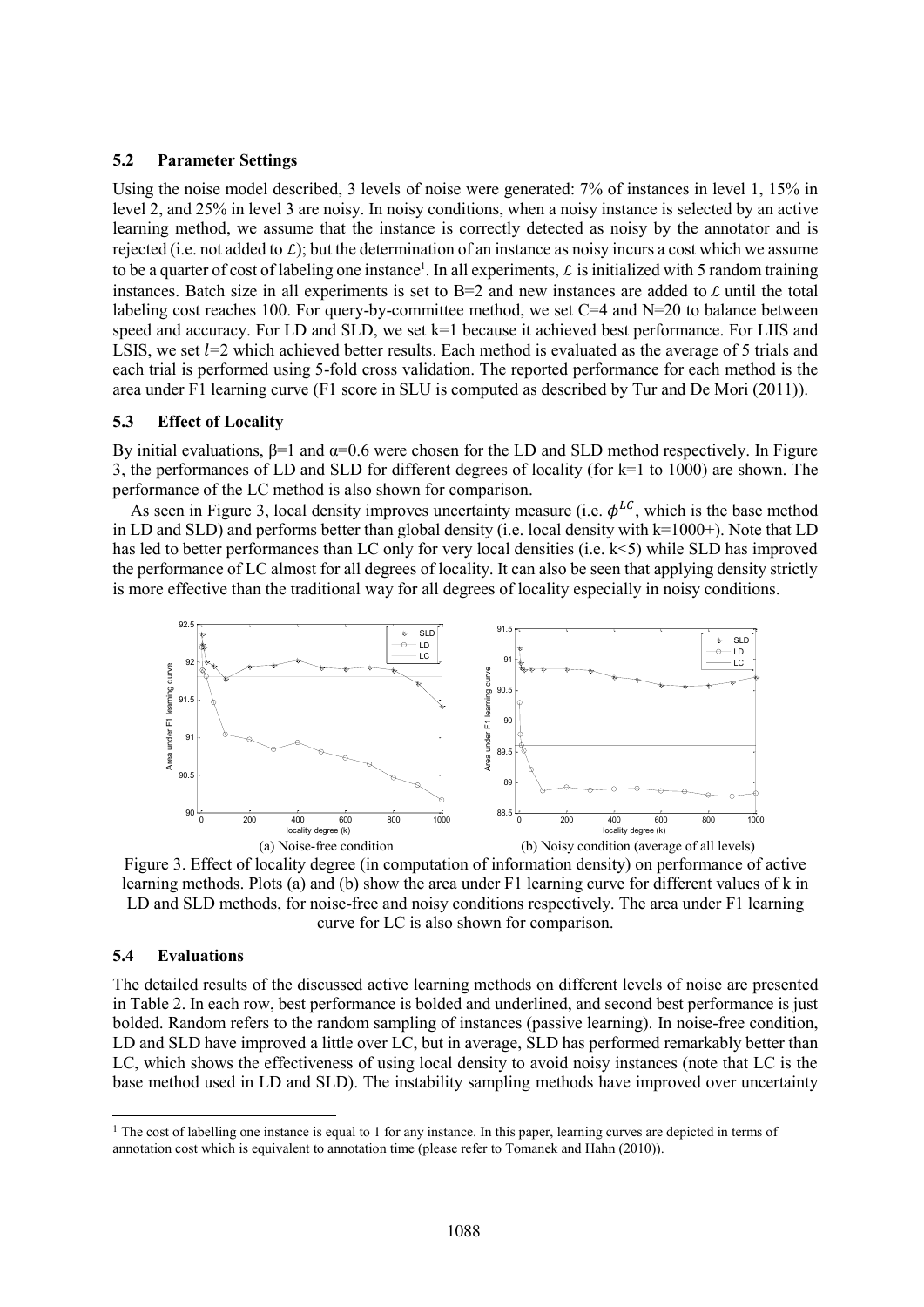sampling (i.e. SE) but not significantly. In the last row of Table 2 the running time of one cycle of active learning for each method is presented in seconds. QBC is the slowest method and LC is the fastest one. WGU is the second best in average performance but is rather slow in comparison to LC and this is a disadvantage of WGU. In fact all methods that iterate over best labelings are considerably slower that LC.

Learning curves cannot be shown for all active learning methods due to lack of space. Instead, learning curves are shown for selected methods. In Figure 4, learning curves for five methods of SLD, WGU, LIIS, FIR, and random are shown. It can be seen that the new WGU method has the best performance in early stages of active learning but soon declines and stays above the curve of LIIS. Also, the difference of SLD with other methods is more remarkable in the noisy conditions.

|               | Random |      | SЕ   | <b>OBC</b> | ID   | FIR  |                      |      | WGU  |      |             |
|---------------|--------|------|------|------------|------|------|----------------------|------|------|------|-------------|
| Noise-free    | 84.5   | 918  | 919  | 90.5       | 90.2 | 89.5 | 91<br>7              | 91.8 | 92.1 | 92.1 | 92.4        |
| Noise level 1 | 84.1   | 91.5 | 90.7 | 90         | 89.6 | 891  | 91                   | 90.8 | 91.7 | 91   | <u>91.7</u> |
| Noise level 2 | 83.2   | 88.9 | 89   | 88.2       | 88.1 | 89.2 | 89<br>$\overline{4}$ | 88.9 | 90.4 | 89.4 | 91.1        |
| Noise level 3 | 83     | 88.4 | 88.4 | 87         |      | 88.9 | 88.                  | 878  | 90   | 89.3 | 91          |
| Average       | 83.7   | 90.1 | 90   | 89         | 889  | 89 2 | 90.2                 | 89.8 | 91.1 | 90.5 | <u>91.6</u> |
| Runtime       |        |      |      | 20         | 5.5  |      |                      |      |      | 5.5  | 5.5         |

Table 2. Area under F1 learning curves (max possible score is 100) and runtimes of various active learning methods on different levels of noise.



Figure 4. Learning curves for five selected methods: SLD, WGU, LIIS, FIR, and random for noise-free and noisy conditions (averaged across noise levels 1-3). Each learning curve shows the F1 measures achieved by the corresponding method for different labelling costs up to 100.

## **6 Conclusion**

In this paper, best known active learning methods applicable to sequence labeling tasks were evaluated in the field of SLU (Spoken Language Understanding) in real conditions of noise. The new method of WGU (Weighted Gradient Uncertainty) with theoretical justification was proposed and performed well in the evaluations. Also, to deal directly with noisy instances, two methods of LD (Local Density) and SLD (Strict LD) were proposed based on the local density concept. It is possible to apply local density to WGU or other methods to achieve even better results but this could be the subject of future work.